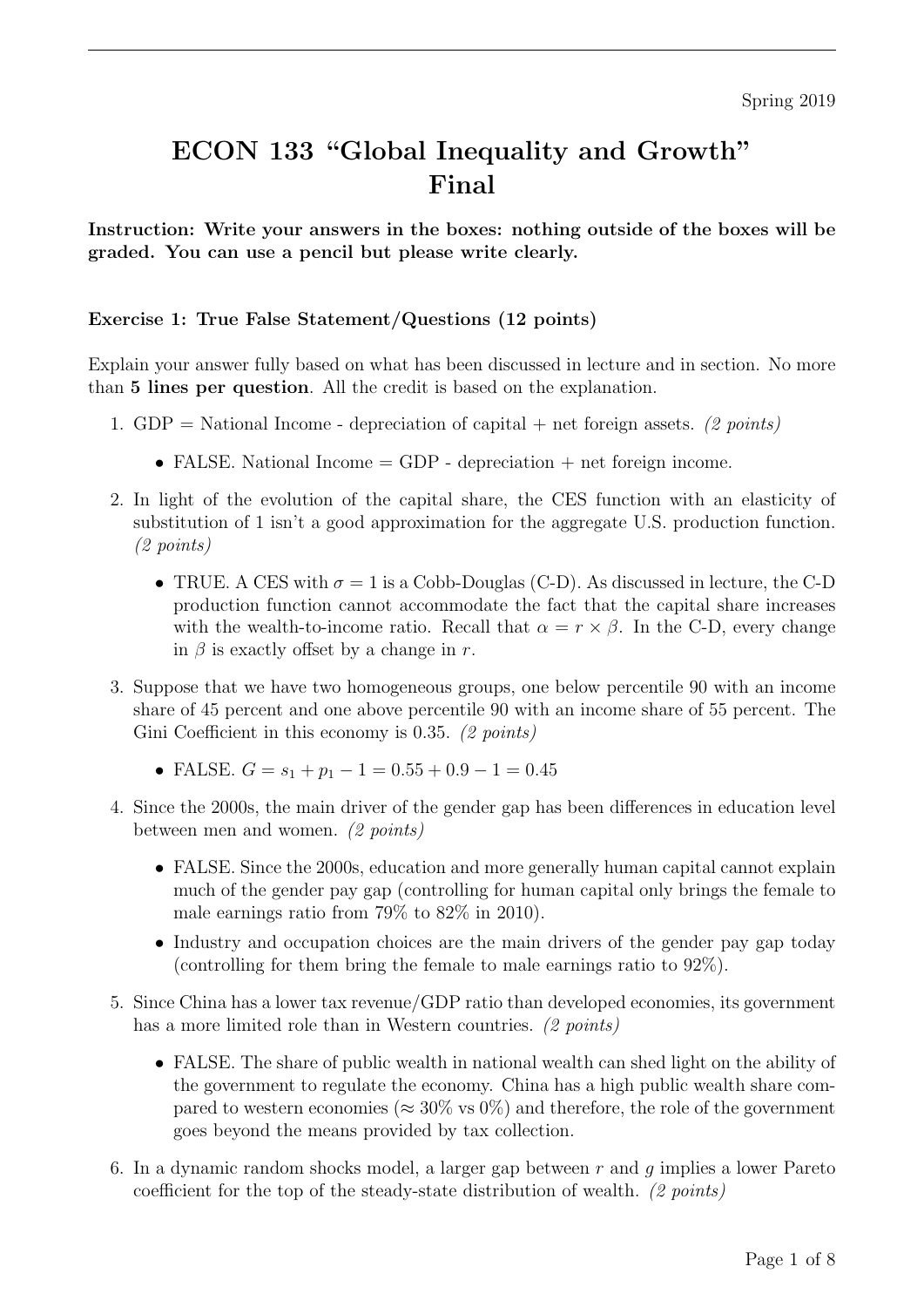• TRUE. As discussed in lecture, a higher  $r - g$  gap implies higher wealth inequality in the long run. Recall that a low Pareto coefficient implies a high inverted Pareto coefficient, and, therefore, higher inequality at the top of the distribution.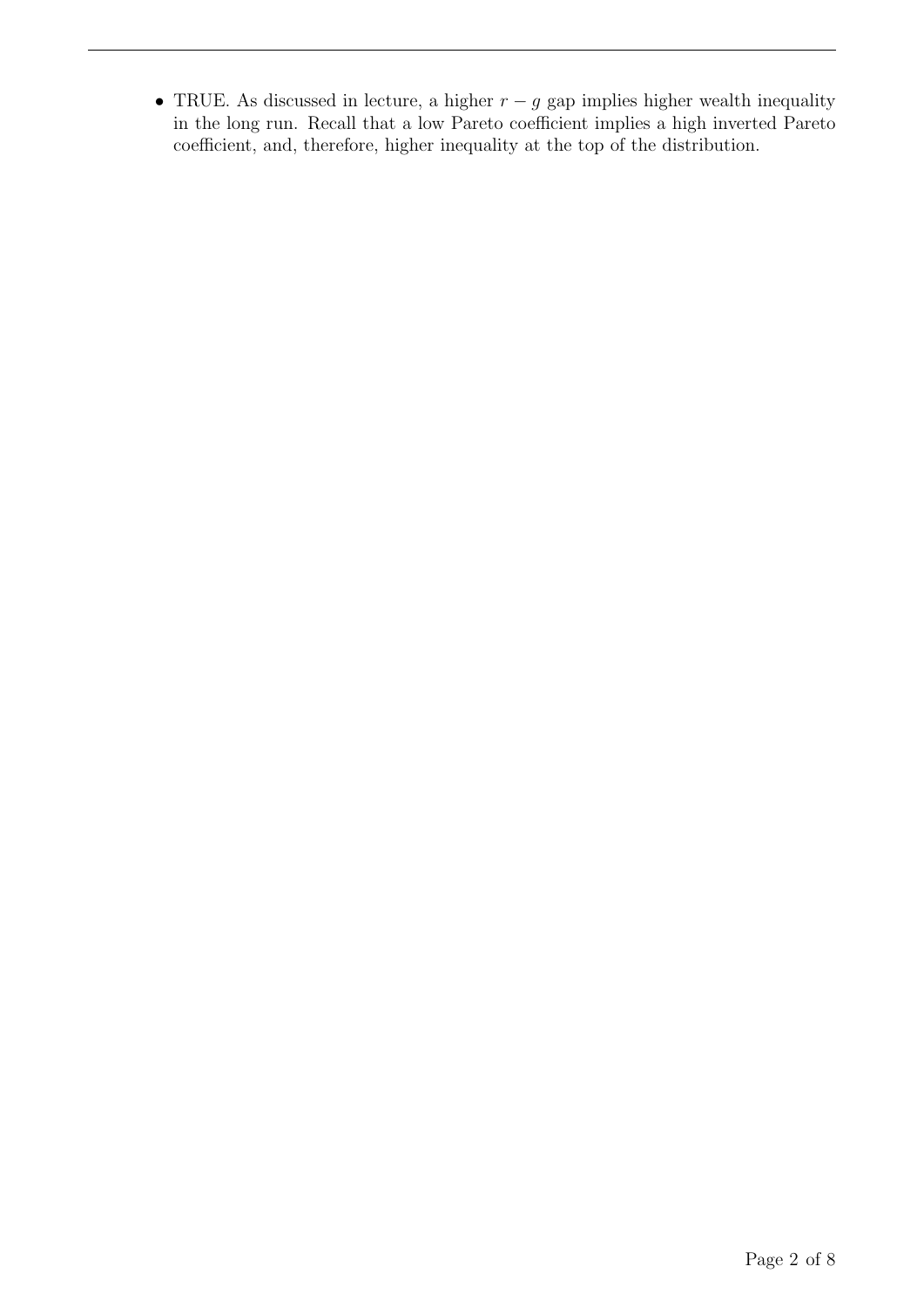# Exercise 2: Wealth Inequality (10 points)

#### Part A: Modigliani's life-cycle model

Assume that everybody starts working at age 0, works for N years, dies at age L, and leaves no inheritance. Labor income Y is constant at  $\overline{Y}$  during working age; it is 0 afterward. Assume that individuals smooth their consumption  $(C)$  across their life cycle and that there is no growth of the economy and the interest rate is zero.

(a) Express individual annual consumption  $C$  and the savings rate  $S$  (both between 0) and N and between N and L) as a function of  $\overline{Y}$ , N and L. (2 points)

• 
$$
C = \frac{N\bar{Y}}{L}
$$
  
\n•  $S = \begin{cases} \bar{Y} - C & = \bar{Y} - \frac{N\bar{Y}}{L} = \bar{Y} \left( \frac{L-N}{L} \right) & \text{if age} \le N \\ -C & = -\frac{N\bar{Y}}{L} & \text{if age} > N \end{cases}$ 

- (b) Use a graph to represent income  $\overline{Y}$ , consumption C, saving S, and wealth A as a function of age. What is the amount of saving an individual will have accumulated at the time when he or she retires? (2 points)
	- See graph in lecture notes.
	- $A_{\text{max}} = N \times S_{0-N} = N \bar{Y} \left( \frac{L-N}{L} \right)$  $\frac{-N}{L}\Big)$
- (c) Can this model explain the inequality (of income or wealth) between two individuals of the same age? Why? (1 point)
	- No. In this model, wealth inequality comes from differences in the number of years during which individuals save. Within age bin, all individuals save for the same number of years and therefore own the same wealth. Differences in labor income also are defined by age. Before  $N$  all individuals earn  $Y$ , and after they retire, they all earn 0.
- (d) Recall the parameter  $\mu_t$  in the formula for the aggregate bequest flow seen in lecture. Define this parameter. What value does it take in Modigliani's life-cycle model? (1 point)
	- This parameter is the ratio between average wealth at death and average wealth in the population. In Modigliani's model, people die with zero wealth. Therefore,  $u = 0$ .
- (e) Now assume  $\mu_t > 1$ . Draw a graph of wealth A as a function of age that is consistent with this assumption. Indicate at least one assumption of the Modigliani model that needs to be relaxed for the wealth accumulation process to take this shape. (1 point)
	- Figure: At age N wealth A either stay flat or keeps increasing (but doesn't decrease).
	- Individuals need to be able to leave at least as much wealth as the average wealth in the population. To do so, people could over save, we could introduce  $r > 0$ ,  $g > 0$ , among others. We could also drop the assumption of total consumption smoothing.

#### Part B: Inherited Wealth

Modigliani (1986, 1988) defines inherited wealth as  $W_{Bt}^M = \sum_{t-H \leq s \leq t} B_s$  where  $B_s$  is the observed (past) annual inheritance flows over the last  $H$  years.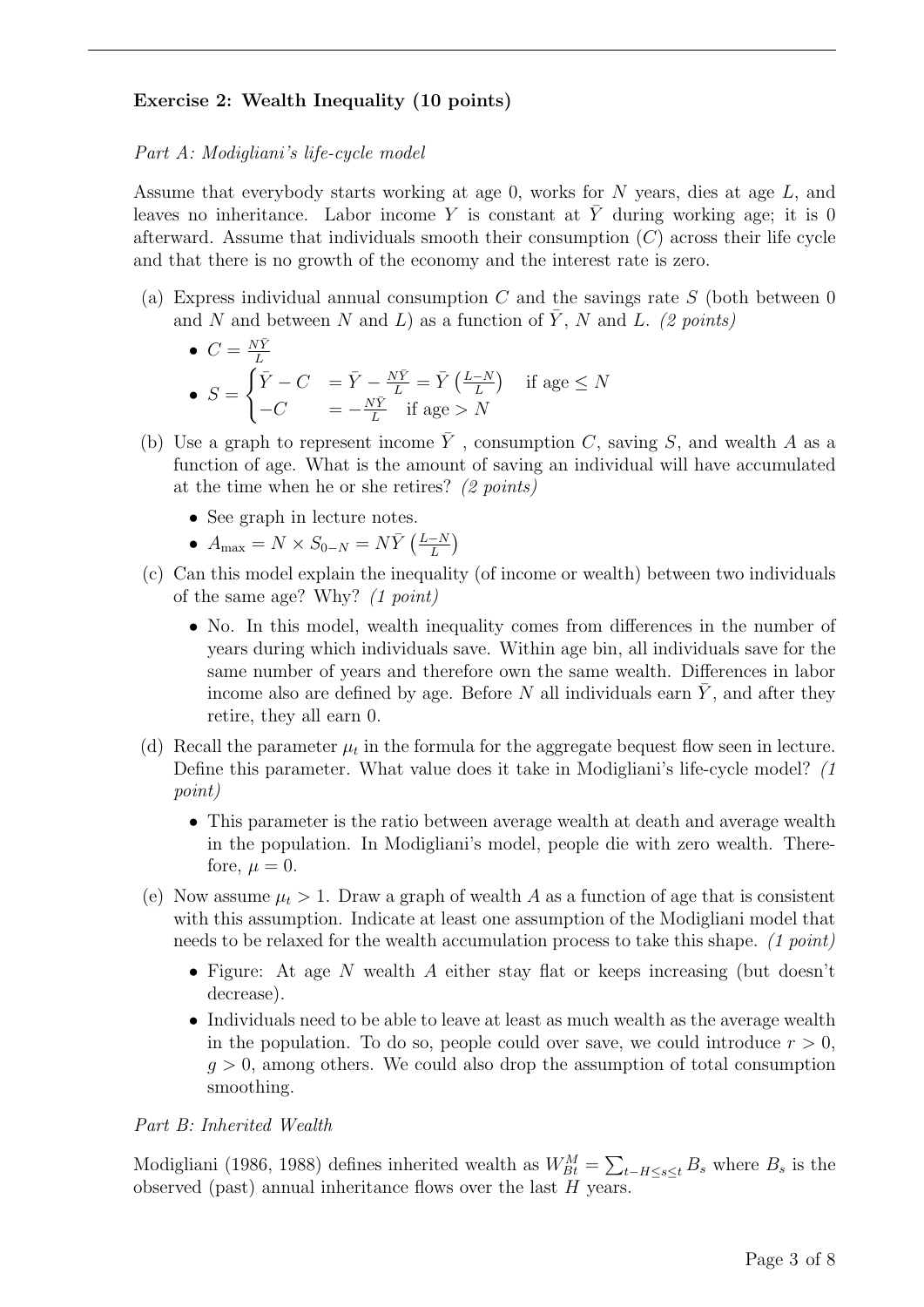- (f) What alternative formula do Kotlikoff and Summers (1981, 1988) propose for  $W_{Bt}$ ? What is the main difference with Modigliani's formula? (1 point)
	- In Kotlikoff and Summers,  $W_{Bt}^{KS} = \sum_{t-H \leq s \leq t} B_s(1+r)^{t-s}$ . The main difference is that KS accounts for the flow returns of capital.
- (g) Explain how Piketty, Postel-Vinay and Rosenthal (2013) define  $W_B$ . How does this definition improve over the Modigliani and Kotlikoff and Summers ones? (1 point)
	- Piketty, Postel-Vinay and Rosenthal (2013) define  $W_B$  as the wealth of inheritors plus the inherited share of savers' wealth.
		- savers: assets > capitalized value of inherited wealth (they consume less than their labor income)
		- inheritors: assets < capitalized value of inherited wealth (they consume more than their labor income)
	- This definition improves over M and K.S. because past bequests are capitalized (contrary to M) and the share of inherited wealth is between 0 and 1 (contrary to KS).
- (h) Provide a graph with the approximate values of  $\varphi$  over the last century for either Europe or the U.S. (1 point)
	- See lecture notes.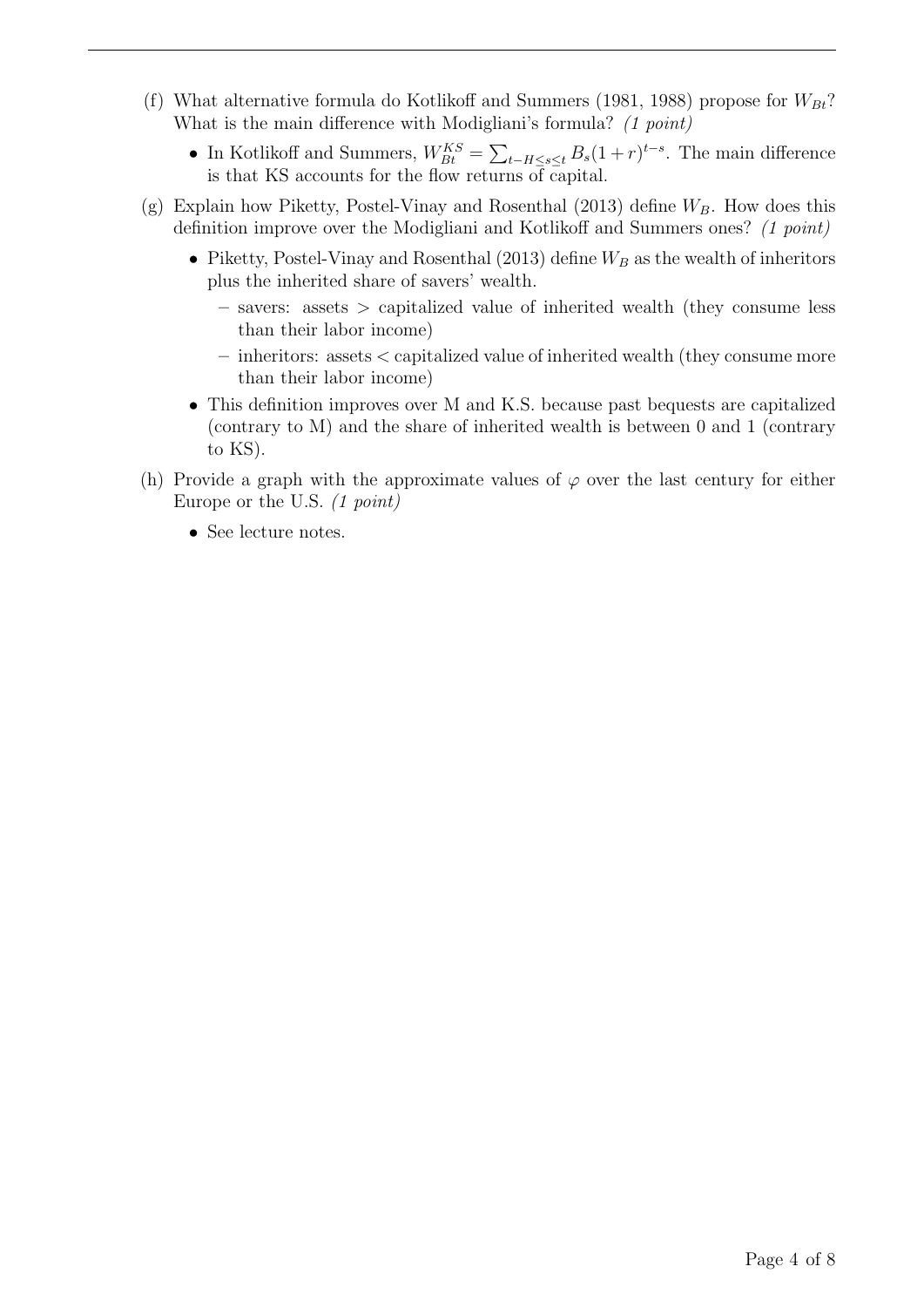# Exercise 3: Taxation (10 points)

Part A: Optimal Labor Income Taxation

- (a) How have top marginal labor income tax rates changed over the past century in the United States? Explain how top marginal labor income tax rates can affect the concentration of pre-tax income at the top. (1 point)
	- Top marginal tax rates were much higher in the years following World War II (the top rate was as high as 91%). The top marginal tax rate fell a bit in the mid-1960s and substantially in the 1980s. There have been some small changes in the past 20 years, but nothing as drastic. The current top rate is  $37\%$
	- Top earners can decrease their labor supply when top marginal tax rates increase (supply side response), reducing the concentration of pre-tax income. Moreover, when the top marginal tax rate is high, company executives have less of an incentive to bargain for higher compensation (the reward is much lower).
- (b) Write the optimal labor income tax rate formula under a Rawlsian social welfare function. Provide the formula and intuition behind the elasticity term in this optimal labor income tax rate formula. (2 points)
	- •

$$
\tau^* = \frac{1}{1+e}
$$

- where  $e = \frac{dZ}{d(1 z)}$  $\frac{dZ}{d(1-\tau)} \cdot \frac{1-\tau}{Z}$  $\frac{-\tau}{Z}$  is the elasticity of earnings  $(Z)$  with respect to the keep rate  $1 - \tau$ .
- As  $e$  increases,  $\tau^*$  decreases. Therefore, the optimal tax rate is lower when labor supply is more elastic. That's the key rule of optimal taxation: don't tax what's elastic. Why? Because the behavioral response of tax payers (either lower labor supply or income sheltering) will offset the mechanical effect of a tax increase

#### Part B: Optimal Capital Taxation

- (c) Provide one argument supporting the view that it may not be desirable to tax capital if labor income is already taxed. (1 point)
	- High capital mobility and no international coordination imply that the efficiency cost of capital taxation might be very high, with capital accumulation being very sensitive to the net-of-tax return.
	- If like in the Modigliani theory, all capital accumulation comes from labor income, it would imply taxing labor income twice and taxing labor income progressively is enough to achieve any desired level of redistribution while minimizing efficiency losses.
- (d) Explain why the following statement is incorrect: If the tax-base shifting elasticity is zero, then there is no reason to tax capital.  $(1 point)$ 
	- If the tax-base shifting elasticity is zero, then there will no shifting from L to K (or vice versa) when  $\tau_K \neq \tau_L$ .
	- However, there are other reasons why capital should be taxed. For instance, equity concerns in a context where capital income concentration is higher than labor income concentration; and the fact that a large share of capital comes from inheritance.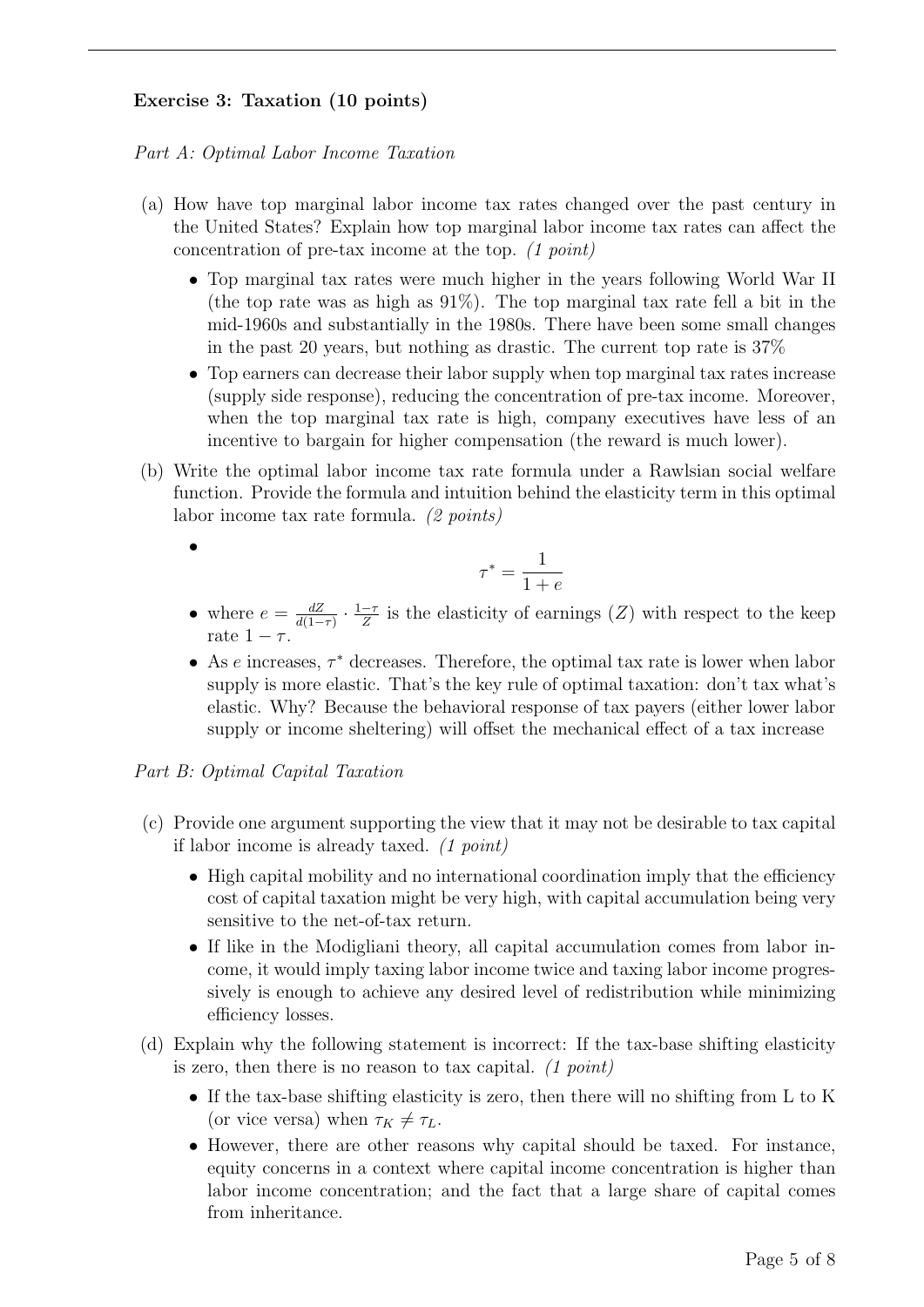- (e) Write the optimal inheritance tax rate formula when the government cares about maximizing the welfare of people born with no inheritance, and explain every term in the formula. (2 points)
	- $\tau_B = \frac{1-\bar{b}}{1+e_B}$  $_{1+e_B}$
	- where  $b$  is the average bequest left by zero-bequest receivers relative to the average bequest
		- $-\bar{b} = 0$  if zero-bequest receivers leave no bequest (in other words, people who received nothing from their parents are all going to transmit also zero wealth to their kids)
		- $\bar{b} = 1$  if zero-bequest receivers leave as much bequest as average
		- $-\bar{b}$  < 1 if zero-receivers leave smaller bequests than average
	- $e_B$  is the elasticity of bequest to the net-of-tax rate.

# Part C: Comparison

- (f) Why does the optimal tax rate formula differ for labor income vs. bequest taxation? (2 points)
	- In the optimal labor income taxation, the unique goal of the social planner is to maximize tax revenue so as to make the largest transfer possible to the lowest income person.
	- In the optimal bequest taxation problem, the social planner needs to balance government revenue maximization and the fact that even zero bequest receivers have a preference for leaving a bequest to their children. Therefore the optimal tax rate is not necessarily revenue maximizing.
- $(g)$  Empirically, how does the top marginal bequest tax rate compare to the top marginal labor income tax rate in the United States today? How can this be rationalized? (1 point)
	- Top marginal labor income tax rate: 37%; top bequest tax rate: 40% (but kicking in only for extremely high bequests)
	- Can be rationalized if policy makers feel that labor is more elastic than bequests  $(\text{low }e_B)$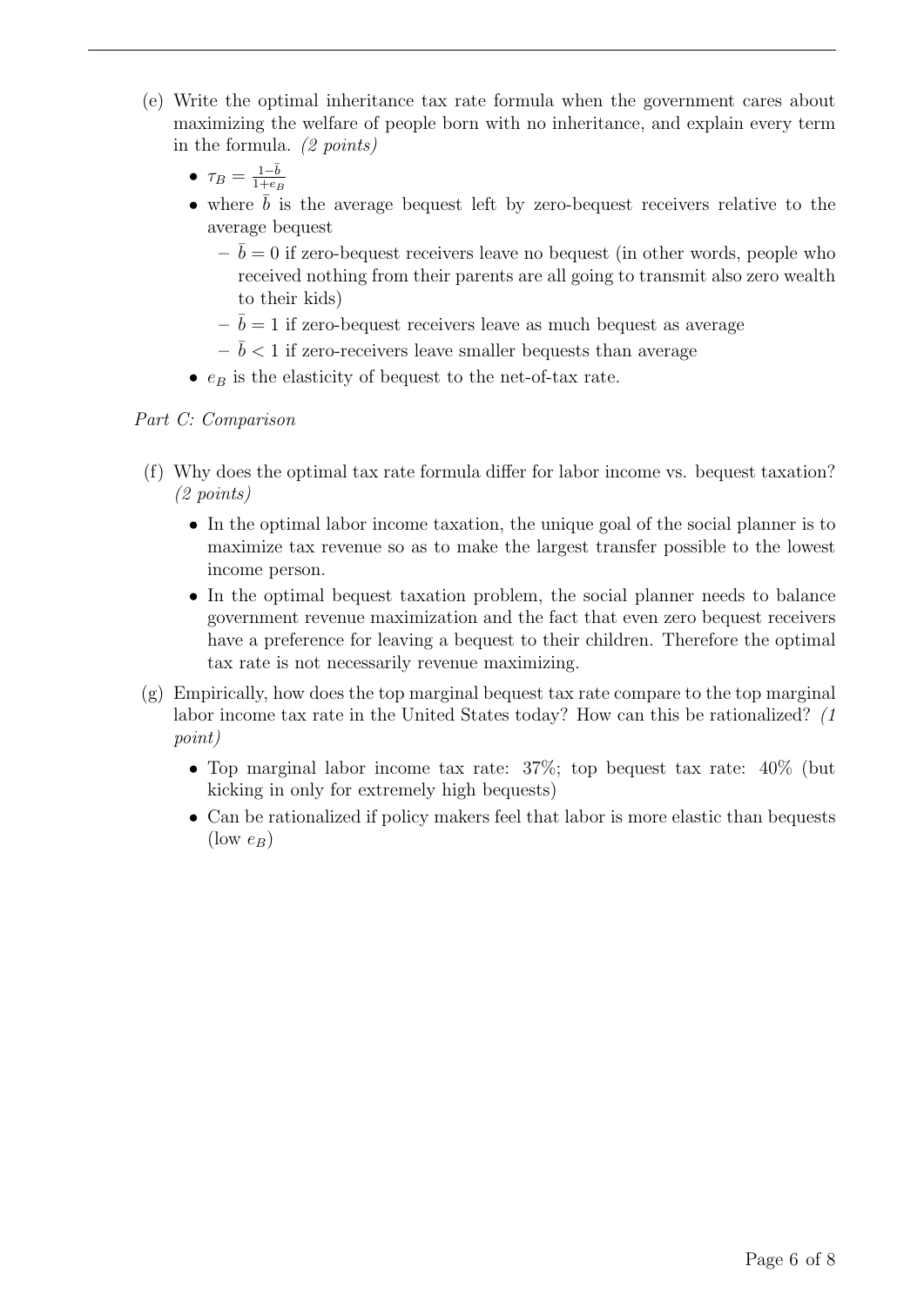# Exercise 4: Tax avoidance and tax evasion (8 points)

- (a) Provide a concrete example of a way in which a firm may shift their profits from a high tax to a low tax country. Be as precise as possible. (2 points)
	- Examples should have to illustrate either transfer pricing, intra-firm borrowing or locating intangibles in tax havens.
	- Transfer pricing is when a multinational firm manipulates prices at which goods are sold between subsidiaries of the firm. For example, U.S. firms export goods to low-tax subsidiaries at low prices and import at high prices.
	- Intra-firm borrowing is when a multinational firm uses borrowing/lending schemes between subsidiaries of the firm to minimize its global tax liability. For example, U.S. firms borrow at a high-interest rate from low-tax subsidiaries.
- (b) Define formula apportionment and explain how it can help solve the problem of corporate tax evasion. It is not necessary to write down the formula if you do not remember it. (2 points)
	- formula apportionment involves taxing the various parts of a multinational company based on what it is doing in the real world. Specifically, the formula apportionment allocates profits to a jurisdiction based upon real factors such as total third-party sales  $(S)$ ; total employment  $(L,$  calculated either by headcount or by salaries) and the value of physical assets  $(K)$  actually located in each territory where the multinational operates. That is, if a company's worldwide profits are  $\pi$ , jurisdiction *i* imposes tax on a fraction of  $\pi$  equal to  $\alpha_K \frac{K_i}{\sum_i l}$  $\frac{K_i}{j\,K_j} + \alpha_L \frac{L_i}{\sum_j \alpha_i}$  $\frac{L_i}{\frac{j}{L_j}L_j}+\alpha_S\frac{S_i}{\sum_j}$  $\frac{S_i}{i} S_j$ , where  $\alpha_K + \alpha_L + \alpha_S = 1$ .
	- Imagine a company with a one-person booking office in Panama, with no local sales. Under current "arm's length" rules, this company can shift profits into this office, and use this to reduce its tax liability. Formula apportionment can help fix this issue, to the extent that  $\alpha_S > 0$  and/or  $\alpha_L > 0$ . Indeed the formula based on sales and payroll would allocate only a small fraction of the income under the formula to Panama, so only a small portion would be subject to Panama's low tax rate. Indeed, the main attraction of formula apportionment is that it eliminates the opportunity for companies to engage in profit shifting, as the tax base in any jurisdiction does not depend on profits reported there. Importantly, this works because sales and employments are much harder to move than profits (i.e. lower elasticity of sales / employments to the net of tax rate)..
- (c) Explain what an integrated corporate tax is and why it could reduce profit-shifting. (2 points)
	- The best way to explain it is with an example. Assume an individual owns a firm with annual profits of \$100, all of which are annually paid as dividends. Assume the corporate tax is 30% and the dividend income tax is 40%. The total tax bill is  $100 \times 30\% + 70 \times 40\% = 58$ . Assume now that the corporate income tax is integrated. The total tax bill is  $100 \times 30\% + (100 \times 40\% - 30) = 40$ . In this case, the individual pays dividend tax on the total profit but gets credit for corporate tax paid.
	- Under the non-integrated system, if the corporation decides to evade taxes then the government loses 30 in revenue. The advantage of corporate income tax integration is that the total tax bill is not subject to corporate tax evasion